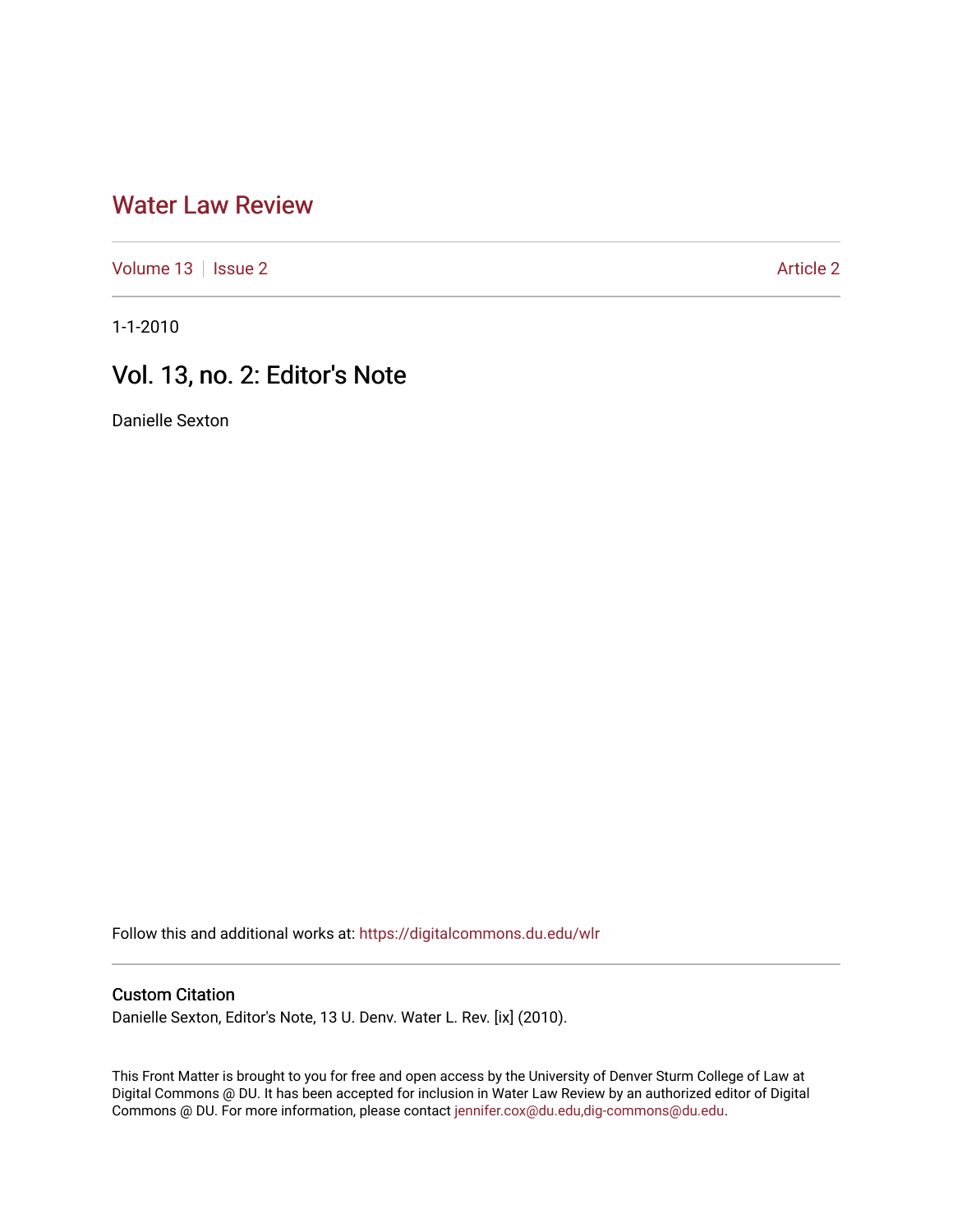## **EDITOR'S NOTE**

Water weaves through time sustaining life, creating conflict, uniting civilizations, and providing hope. In this issue of the *Water Law Review*, we explore some of the various roles of water in our lives.

In "A Bright Idea from the Black Canyon: Federal Judicial Review of Reserved Water Right Settlements," Reed Benson examines the history of the reserved rights doctrine and its role in the context of state adjudications. Professor Benson looks at the controversy surrounding the Black Canyon of the Gunnison National Park in Colorado and the issues of federal judicial review.

Casey Funk and Daniel Arnold explore municipal water right appropriations in "Pagosa - The Great and Growing Cities Doctrine Imperiled: An Objective Look from a Biased Perspective." They discuss the tension between the anti-speculation doctrine and the great and growing cities doctrine by reviewing the decisions in *Pagosa I* and *Pa*gosa II.

Arlene Kwasniak's article, "Water Scarcity and Aquatic Sustainability: Moving beyond Policy Limitations," examines water management approaches to enhance instream flow. Professor Kwasniak proposes a set of interventions that North American prior appropriation and prior allocation jurisdictions might explore to better address instream needs.

In "The Guarani Aquifer & International Groundwater Law: Advancing towards a Legal Framework for the Management of a Transboundary Aquifer," Brian Green discusses the challenges and threats of transboundary groundwater systems by focusing on the Guarani Aquifer in South America. Noting that growing populations and decreasing surface water sources are ever present, Mr. Green looks at ways to preserve and protect the aquifer.

On April 9, 2010, the *Water Law Review* held its third annual symposium. This year's symposium, *Water Law and Climate Change-Planning for an Uncertain Future,* was a huge success. The Water Law Review hosted approximately 100 attendees, alumni, students, and faculty.

The Water Law Review would like to thank the attendees; we hope that you join us again next year. We would also like to thank this year's speakers, who generously donated their time to help us put on this event. The Conference Notes section of this